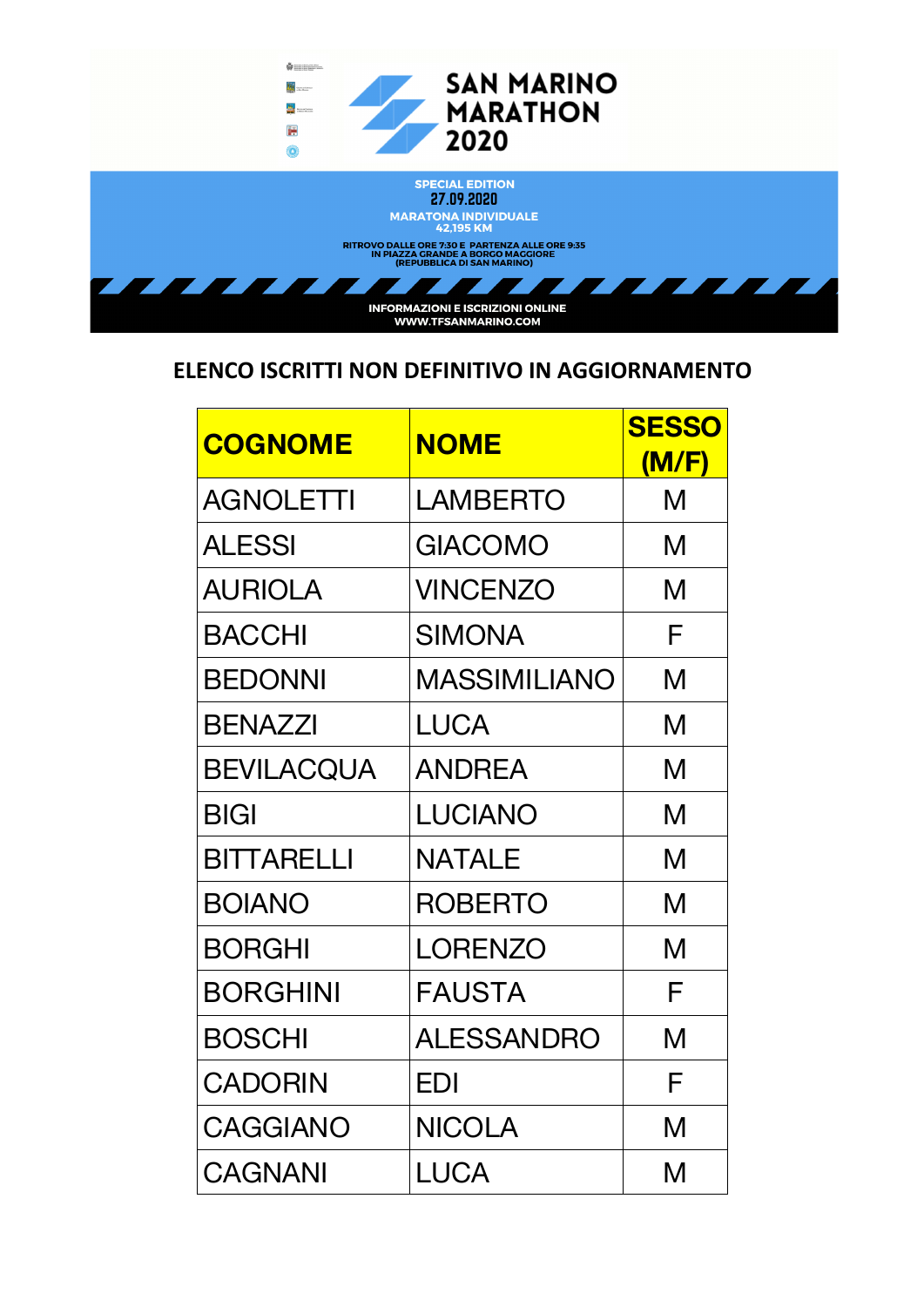

| <b>CALLEGARI</b>   | <b>PAOLO</b>             | M |
|--------------------|--------------------------|---|
| <b>CALZOLAI</b>    | <b>DAVID</b>             | M |
| <b>CARULLI</b>     | VINCENZO                 | M |
| CASABLANCA         | <b>ANTONIO</b>           | M |
| <b>CISCATO</b>     | CARLA                    | F |
| <b>CONCETTONI</b>  | <b>FRANCESCO</b>         | M |
| <b>CORTELAZZI</b>  | <b>MONICA</b>            | F |
| <b>DE PAOLA</b>    | LORIS                    | M |
| DOKO               | MARTA                    | F |
| FABBRI             | YURI                     | M |
| <b>GAVEZZENI</b>   | GIOVANNA<br><b>CARLA</b> | F |
| <b>GELATI</b>      | <b>LUCA</b>              | M |
| <b>GEMMA</b>       | <b>LORENZO</b>           | M |
| GIANNATTASIO FABIO |                          | M |
| <b>GRILLI</b>      | <b>PAOLA</b>             | F |
| LAMPREDI           | <b>DEBORA</b>            | F |
| LAPI               | <b>MASSIMILIANO</b>      | M |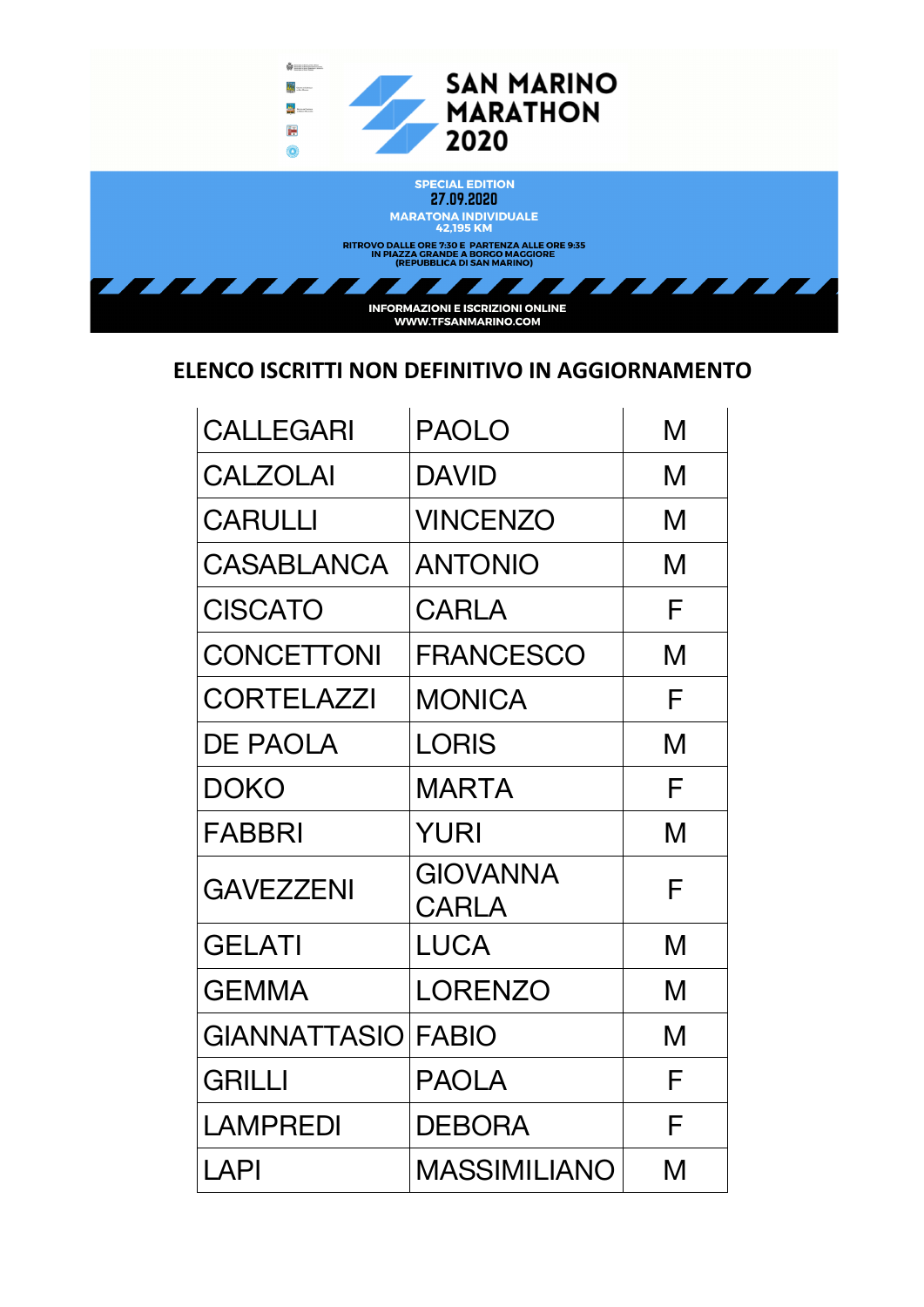

| <b>LAPPI</b>    | <b>DANIELE</b>      | M |
|-----------------|---------------------|---|
| <b>LAVORANO</b> | <b>ETTORE</b>       | M |
| <b>LUCCHI</b>   | <b>ALESSANDRO</b>   | M |
| <b>MALAVASI</b> | <b>MAURO</b>        | M |
| <b>MARRI</b>    | <b>FABIO</b>        | M |
| <b>MASCIA</b>   | <b>ALESSANDRO</b>   | M |
| <b>MASIERO</b>  | <b>DOMENICO</b>     | M |
| <b>MORELLI</b>  | <b>MASSIMILIANO</b> | M |
| <b>MORETTI</b>  | <b>SILVIA</b>       | F |
| <b>MORONI</b>   | <b>FEDERICA</b>     | F |
| <b>NIERO</b>    | <b>SIMONE</b>       | M |
| <b>PAGLIONE</b> | <b>ENZO</b>         | M |
| <b>PANDOLFI</b> | <b>CHIARA</b>       | F |
| <b>PAVIRANI</b> | <b>ETTORE</b>       | M |
| <b>PEPE</b>     | <b>ANTONIO</b>      | M |
| <b>PERA</b>     | <b>SIMONE</b>       | M |
| <b>PERUGINI</b> | <b>PAOLO</b>        | M |
| <b>PIAZZA</b>   | <b>LUCIANO</b>      | M |